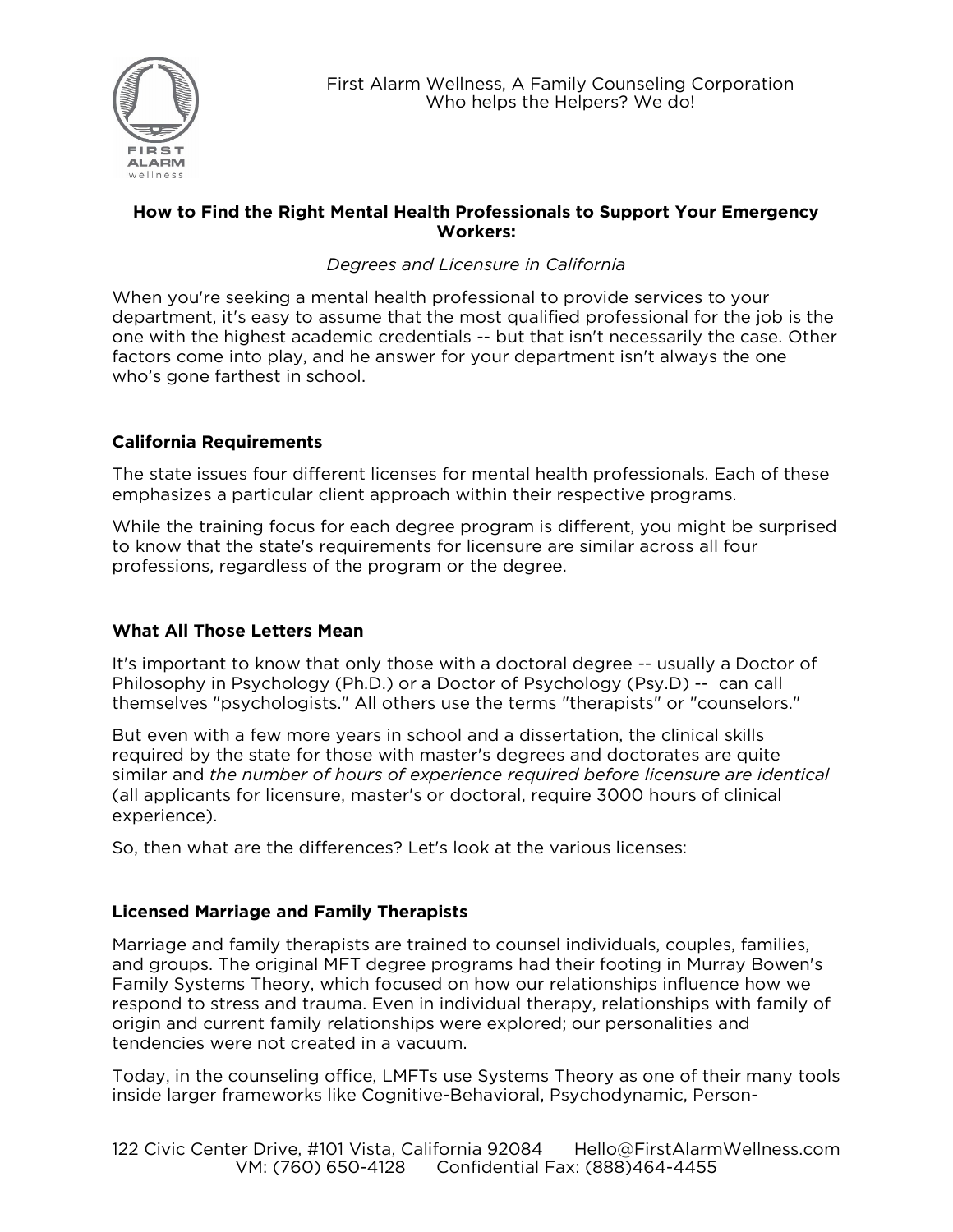

Centered, or other paradigms that provide context for a client's history and current experiences.

Marriage and family therapists are qualified to diagnose and treat a broad range of mental health and relational issues, including mental illnesses, relationship dynamics, addictions, abuse, grief, and trauma.

#### **Licensed Clinical Social Workers**

LCSWs also receive extensive training in psychological theory and counseling techniques. The main difference between LCSWs and the other counseling professions is that they include extensive case management along side of counseling. They assess the various physical, emotional, and health needs of the client and help them access community resources to meet those needs.

## **Licensed Professional Clinical Counselors**

LPCCs use psychotherapeutic techniques to help clients with cognitive, mental, and emotional issues. They are trained in addictions counseling, crisis intervention, psychosocial and developmental issues, and career counseling. They also can use clinical assessment tools to establish counseling goals and guide their clients in the therapeutic process. As clinical counselors, they're able to support and empower their clients in a multitude of situations, and the clinical and cultural knowledge requirements are identical to the other licenses.

#### **Licensed Clinical Psychologists**

Psychologists hold either a Ph.D. (Doctor of Philosophy) or a Psy.D. (Doctor of Psychology) degree. Psychologists have gone through more extensive coursework, developed and defended a dissertation on a specific subject, and have earned a degree that recognizes them as scholars and experts in the field.

When it comes to the treatment of clients, the key difference between clinical psychologists and master's-level therapists is the extensive training doctoral programs provide in conducting research and administering psychometric testing.

Both Ph.D. and Psy.D. programs emphasize clinical, research, and testing skills. The main difference between the two is that Ph.D. programs have a stronger concentration on research skills while Psy.D. programs spend more time on clinical dynamics.

Licensed clinical psychologists are also more likely to treat severe mental illnesses like schizophrenia and personality disorders than those with master's degrees, but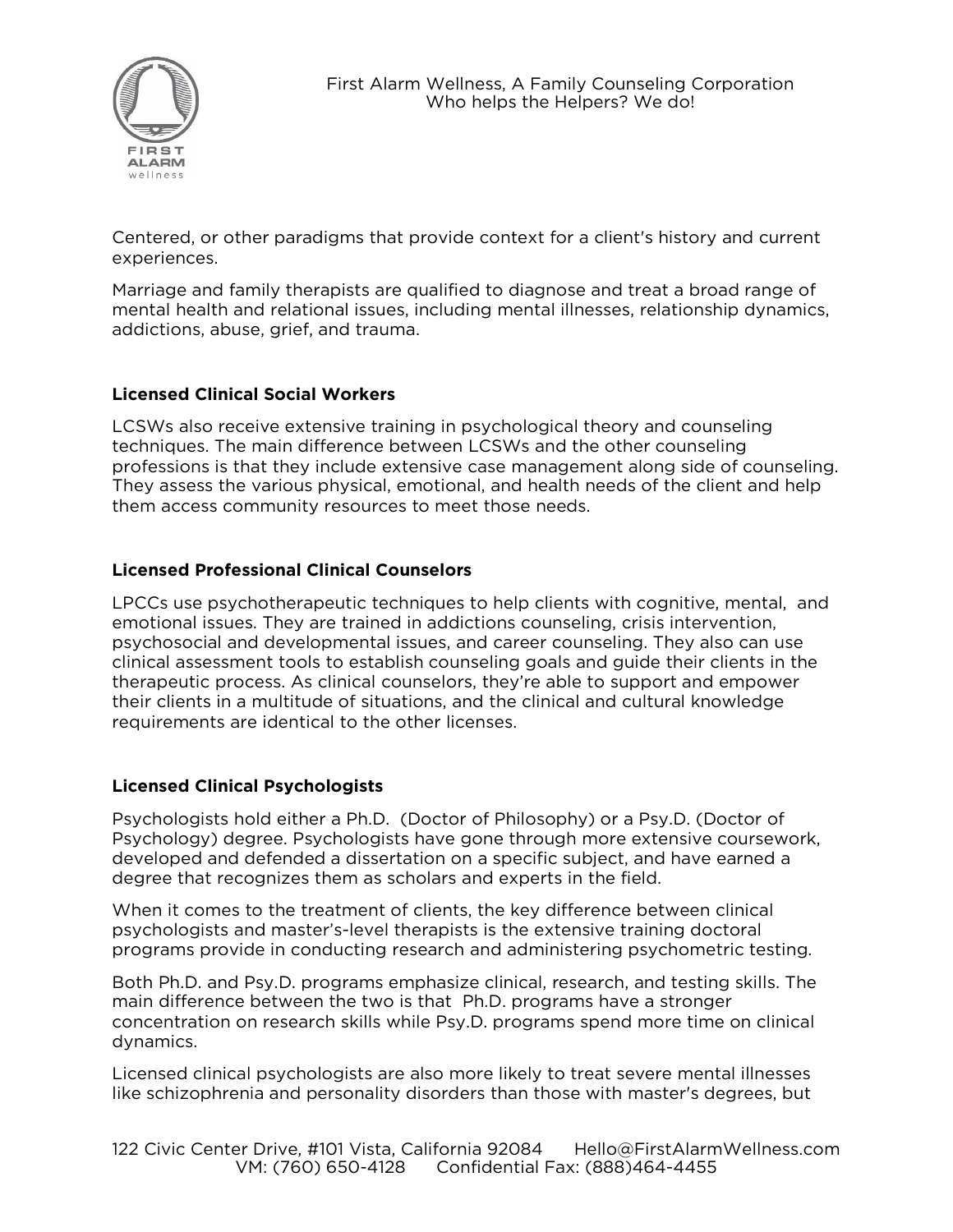

this is not an absolute rule. Specific training and experience are also factors, regardless of degree.

## **Differences in Training, Similarities in Licensure Requirements**

In order to receive licensure in California, **all of the above practitioners** must demonstrate mastery of these areas:

#### **Clinical Skills:**

- Application of psychological theory and psychotherapeutic techniques
- Assessment, diagnosis, and prognosis
- Treatment of individuals, children, couples, families, and groups
- Treatment of trauma, abuse, & dysfunction; promotion of healthy environments & interactions.
- The ability to write professionally, including case notes, treatment plans, and documentation of progress.
- Assist clients in accessing community resources and support.

#### **Socio-cultural Dynamics:**

- Familiarity with different cultural dynamics
- The effects of socio-economic influences, including poverty, disability, and low-education levels.

#### **Life Events with Various Cultural Influences and how these interplay with community life:**

- Child and spousal abuse and assessments
- Cultural factors that interplay with incidences of abuse
- Childbirth, child rearing, step parenting, and parenting issues
- Marriage, divorce, and blended families
- Long-term care
- Poverty and deprivation
- Grief processes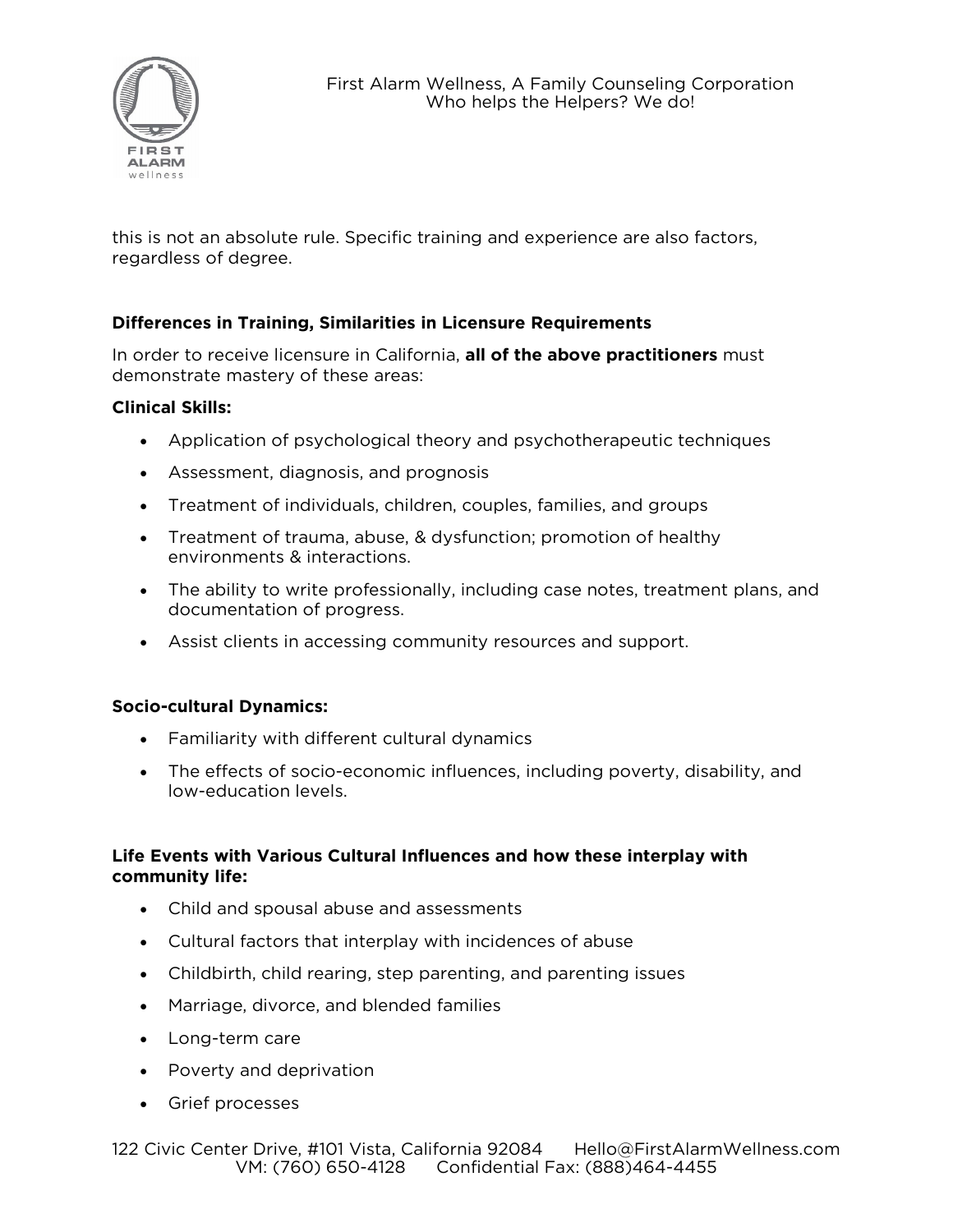

- Effects of trauma
- Financial, social, and job-related stress
- Addiction and addiction treatment
- Resilience
- Sexuality

### **So What Should We Really Look For When Seeking Out the Expertise of Mental Health Professionals to Work with Our Programs?**

When seeking out a mental health professional, these traits are just as important when searching for just the right person to provide care for your personnel:

## **Training and Expertise**

If you want to know if a clinician is qualified to provide support to your staff, look at their experience from internship onward. Do they have relevant experience? Have they worked with veterans, first responders, or others who have similar mental health needs?

Licensed clinicians are required to continue their education in order to maintain their licenses. What post-graduate certifications have they acquired? What programs and trainings do they attend? Have they published any relevant material that shows their continued experience in relevant subjects?

Also, what perspective do they bring to counseling? What methods do they use? When dealing with the first responders and the environment that they function in, counselors who use empirically-proven methods (treatment methods that have been scientifically studied to be effective) are the ideal choice for providing services to your department.

#### **Relatability**

As much as we like to tout our methods, expertise, and education -- the number one factor for effective psychological treatment is the quality of the relationship between the therapist and the client. Trade magazine articles are full of examples of distrust of therapists who have personalities or lifestyle approaches that are different from the worldviews of the emergency workers.

While this perspective doesn't take the therapist's training into account, if a client and a therapist don't click, the counseling experience will struggle. A clinician who relates well to the members of your department is going to be the most effective in working with your department.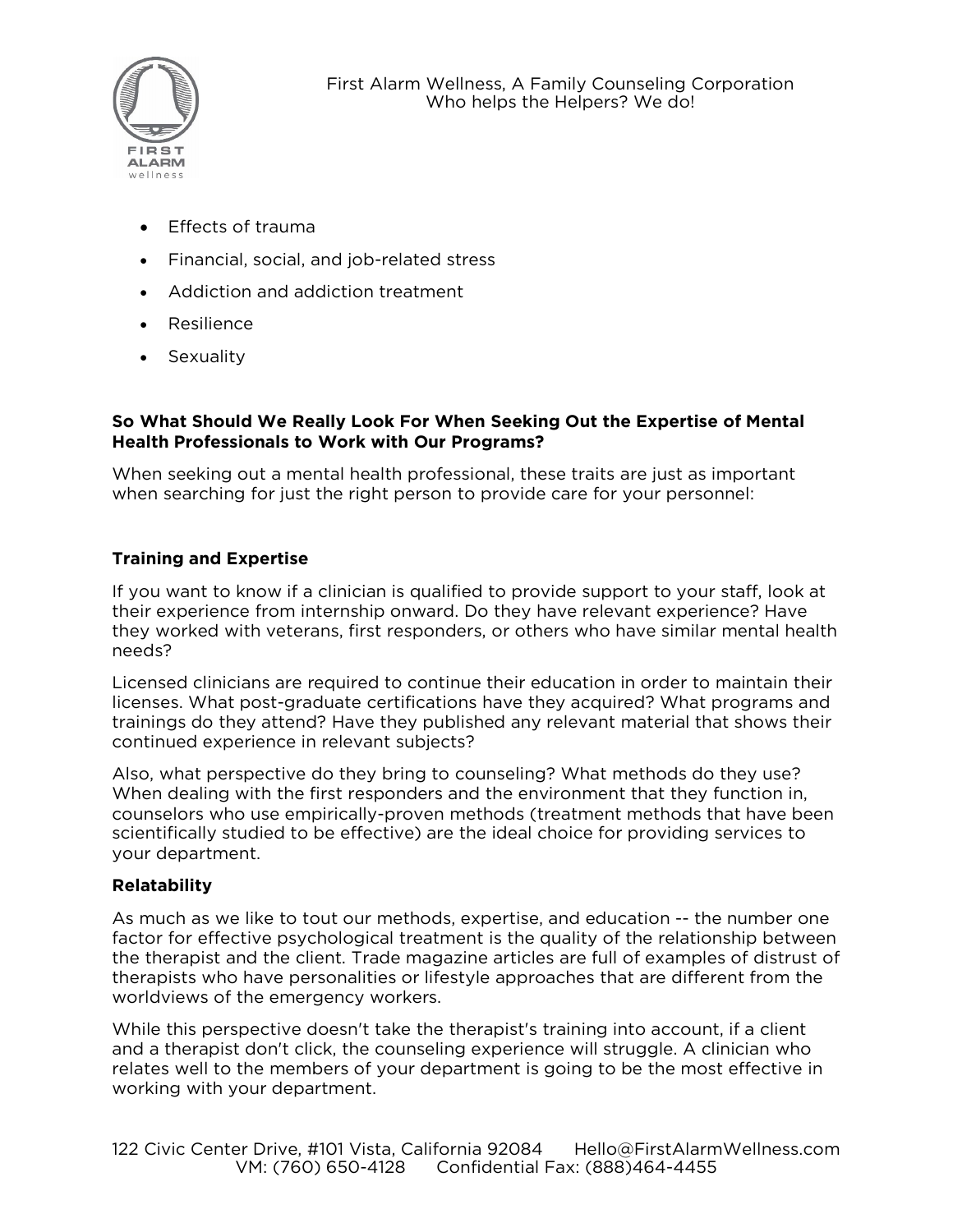

# **Budget**

We don't like to admit it, but budget does play a part in the decisions we make, especially when caring for people using government resources.

Fortunately, when dealing with putting together a mental health support system for your department, you have a lot of creative options.

Choosing a Licensed Clinical Psychologist to lead your mental health support program can cover all of your bases should extensive assessments be necessary. For therapeutic counseling, both clinical psychologists and master's level clinicians are extremely qualified to meet the needs of your department.

#### **Creative solutions**

LMFTs, LCSWs, and LPCCs do tend to charge lower fees for counseling, education, and consulting services, though their level of first responder expertise is also a criterion in establishing rates.

- First responder clinicians vary in the services they provide and the support they offer. Some consulting groups are led by a clinical psychologist alongside other therapists, so the full range of services are available as needed.
- Good master's level therapists fully recognize that there are times that psychometric assessment or another colleague's expertise are necessary and they are able to refer and work with other professionals who can enrich the client's treatment plan. The goal is to ensure the client's well-being and bring healing.

#### **The Full Picture**

Incorporating mental health programs into the life of your department is a complicated process. Several factors go into deciding who the most qualified therapists are to provide support for your team.

All routes for licensure in California have similar requirements for experience and training. The process for licensure is arduous and the academic programs are tasked with graduating qualified candidates who will then work for about two years in the field before they qualify to sit for the examination. So every licensed therapist you encounter has graduated from a challenging program and has had at least two years of clinical experience. What kind of clients and programs has the therapist worked with becomes a more important question.